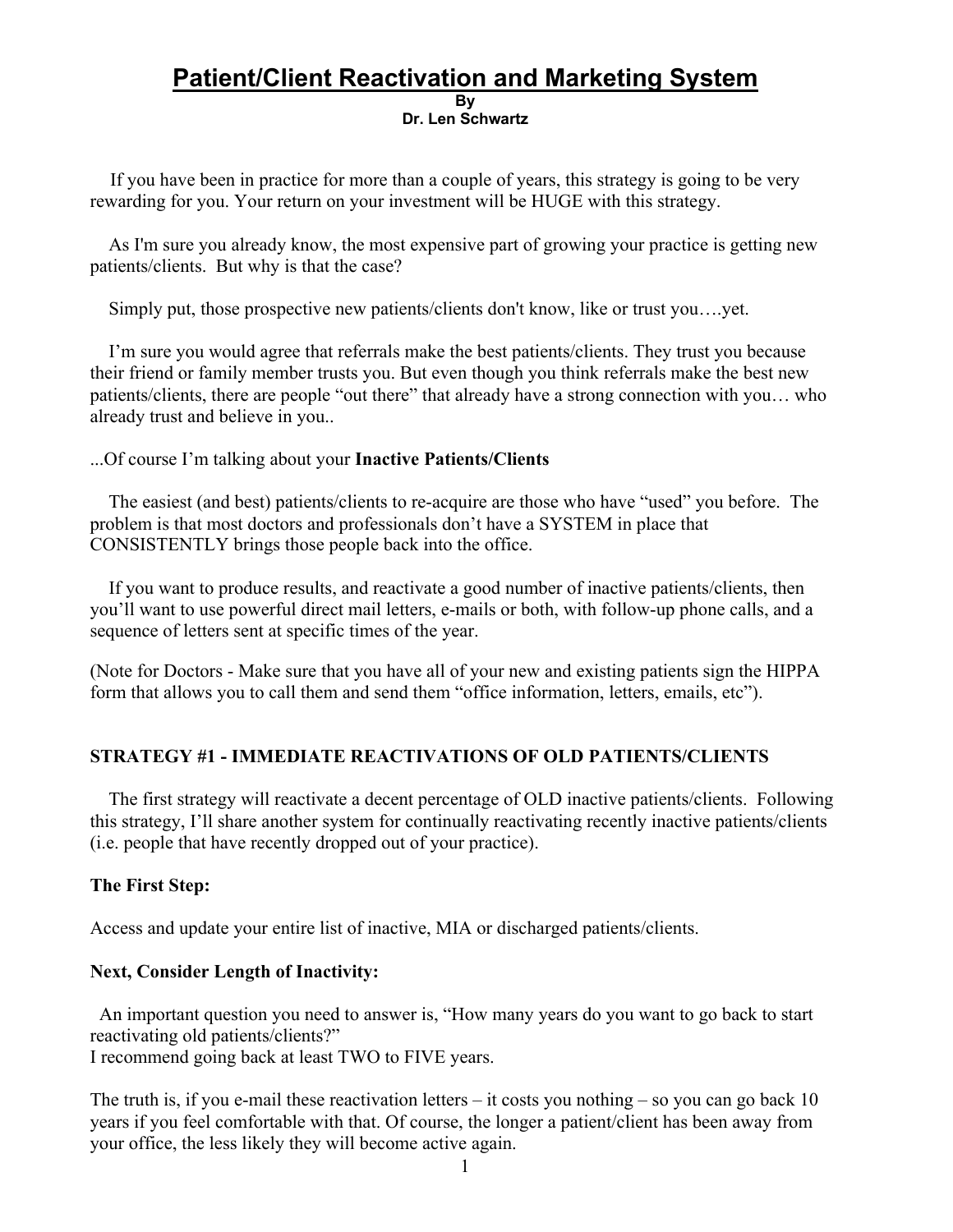### **The Letter/E-mail**

A good direct mail reactivation letter/e-mail is written to appeal to your patient's/client's emotions. This approach enables them to justify their actions with logic.

This type of reactivation letter will be like writing a letter to an old friend that you haven't seen for a long time. You will ask about them AND also tell them about some things that have happened in your personal life and/or in your practice, etc. (SEE SAMPLE LETTER BELOW)

Then the letter/email follows through by offering a free evaluation, consultation, assessment, screening, service, etc. This is offered to entice the inactive patient/client to come back to your office. Everyone loves FREE, right? If you don't want to offer something for free, simply offer a nice discount...like 50% off.

Also, you will find that the letter mentions a deadline. You must include the deadline so they make a decision right NOW!

#### **Snail-mail - The Envelope**

If you decide to mail your letter, always mail first class. People automatically assume that a letter sent by bulk mail is also sent to many other people, and that it must be "junk mail." Also, never use labels. Labels do not add the personal touch you're looking for. Instead, have someone hand write the name, address, etc., on the envelope(s) - as your results will be significantly higher then if you print them on your computer..

#### **Second Step:**

#### **Follow Up Phone Call**

Generally speaking, when your assistant calls each person after sending out a reactivation letter, the response is 200% - 500% greater than if you don't follow up with a call. I know it's time consuming, but TRUST me – being able to connect with your people, PLUS the information and feedback/responses you obtain - are worth the effort…not to mention the number of reactivations and appointments scheduled.

When you start to call people, start from the most recent reactivations and work your way back.

#### **The SYSTEM**

The simple and strategic system described above was designed to produce a large number of reactivated patients/clients from your OLD inactive list of patients/clients.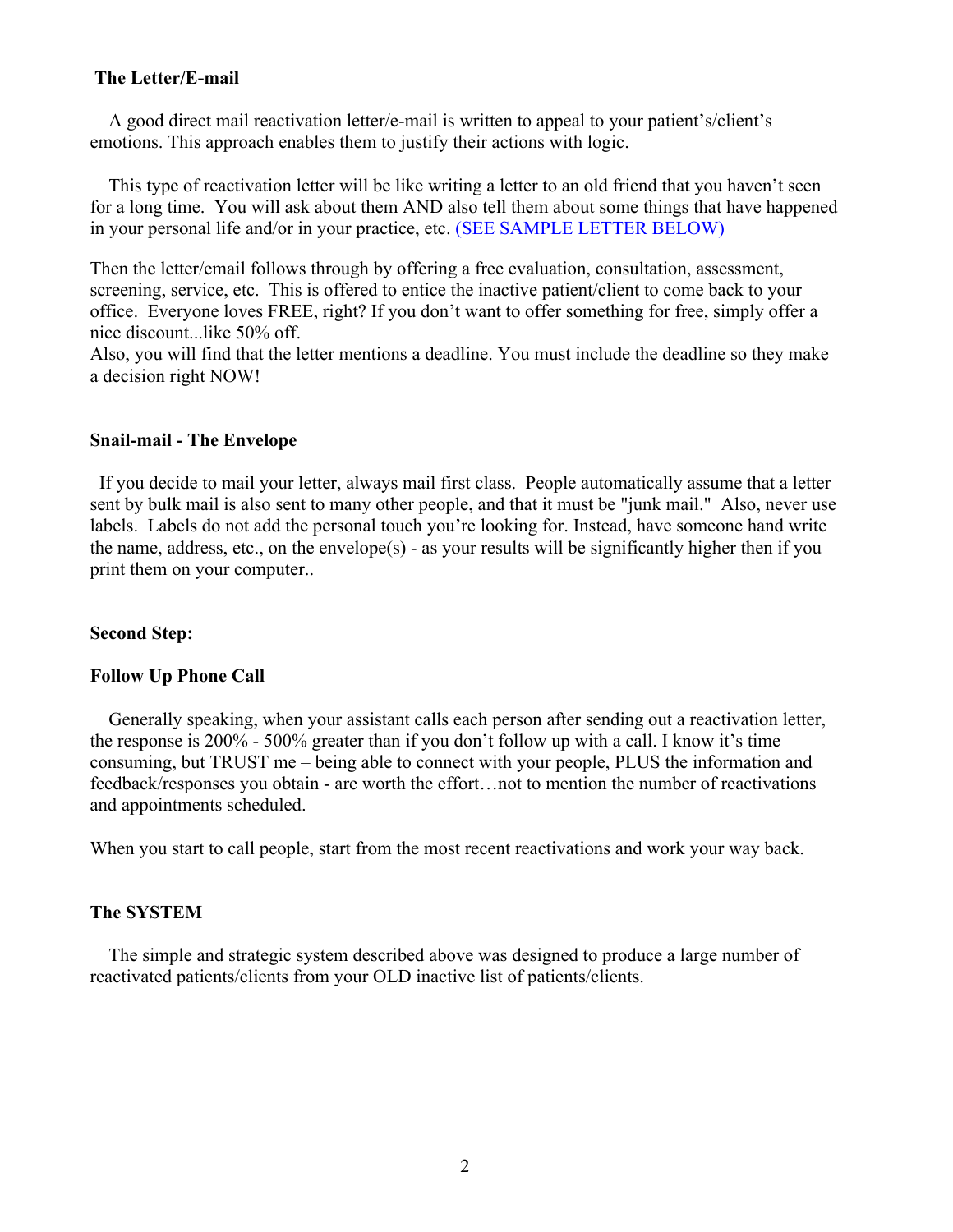#### **REACTIVATION SYSTEM – Strategy #2 – Reactivating Recently Inactive Patients/Clients**

This second strategy is based on creating an ongoing system for recent dropouts and MIA (Missing In Action) patients/clients, etc. The goal here is to set up a system that can be run by one of your staff members so that you are reactivating patients/clients all year long.

Most of the basics of this strategy will be the same as for the first strategy above. For this strategy, you will use the sequential letters/e-mails provided below. Additionally, you'll want to follow up with a telephone call, you can use the same phone script as well.

The big difference between the two strategies is the way you facilitate the system. In the first strategy, you chose a certain group of patients/clients to send letters to and you can do this 3 to 5 times each year. With this strategy, the SYSTEM and sequence of letters/e-mails being sent out is triggered as soon as a patient/client becomes inactive.

#### **Setting Up the Reactivation Sequence:**

To make this strategy as effective as possible, you will want to use the set of direct mail letters/emails provided below. (SEE BELOW)

The letters/e-mails are not that different from each other, in fact there are only small, subtle changes from letter to letter. (Remember, you'll want to follow up with a phone call after you send each letter)

A good sequence for sending out reactivation letters to the old, MIA, inactive patients/clients is as follows:

- 1 Month (from last visit)
- 6 Weeks
- 3 Months
- 6 Months
- 9 Months
- 12 Months

#### **Keeping Track of Recently Inactive Patients/Clients**

The ideal way of keeping track of inactive patients/clients is through a billing or patient/client management software program.

You'll simply keep track of the patients/client's name, the date that he/she became inactive, and then you'll know when to start sending out the sequence of letters (i.e. 1 month, 6 weeks, 3 months, etc).

Once a patient/client has been reactivated, you will remove their name from the list.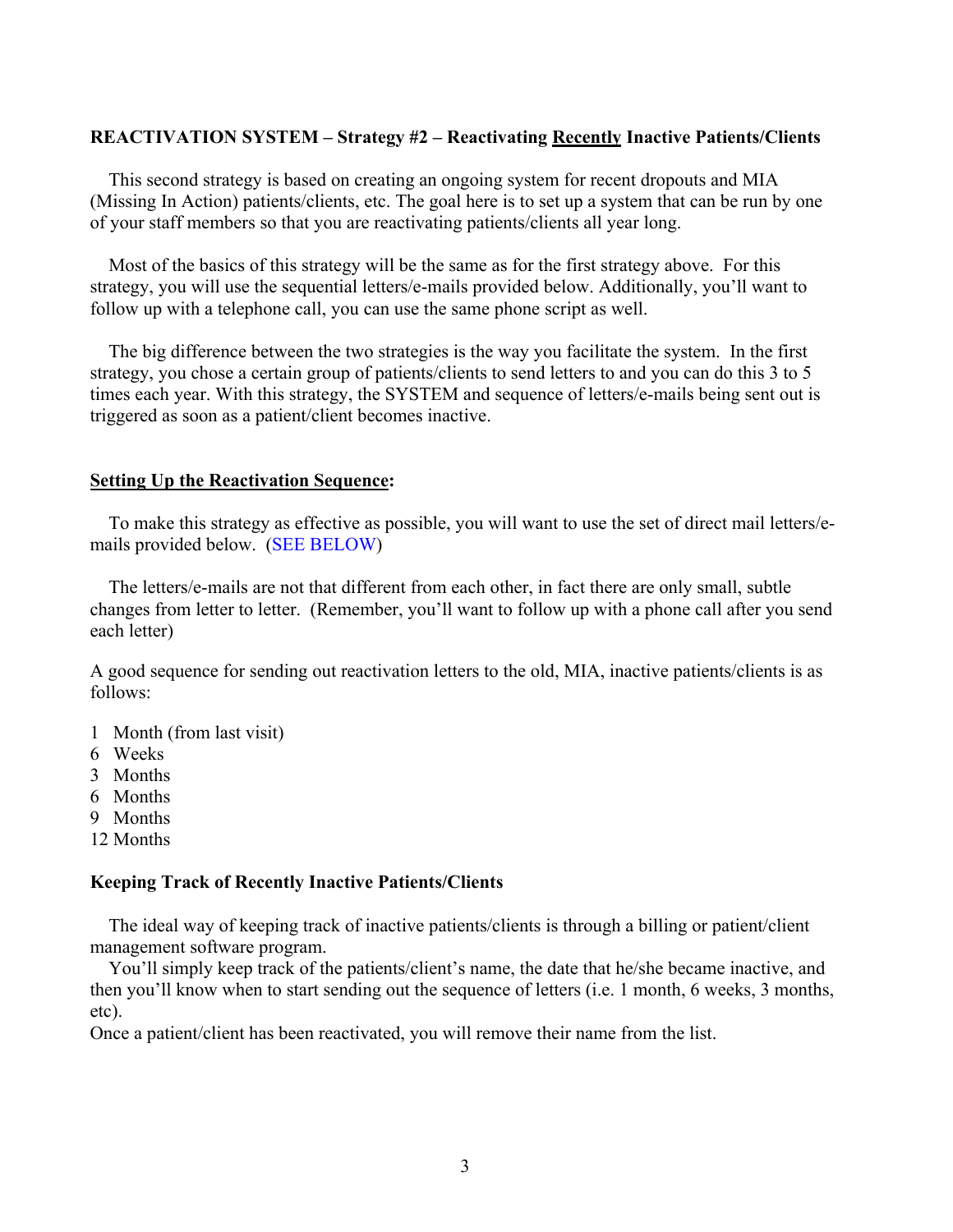Below are the letters to send out for RECENTLY inactive patients/clients.

Tuesday, September 1, 2013

Mark Jones 421 State Street Anywhere, USA 92030

Dear Mark,

I miss you! I hope that you and your family are doing well. I also have a special offer for you...

But, before we get to that…the last time I saw you was a little over a month ago… and, frankly, it feels like a special member of our office family is gone.

And, while I hope everything is fine, I also hope you'll reconsider your decision to stop \_\_\_\_\_\_\_\_\_\_\_\_ (chiropractic care, dental care, financial planning, etc).

Was it something I said?

Also, if you give me a call by **(put date here – about 14 days from the date of this letter)**  I'd like to offer you a (free or special discount) on  $($ put consultation, assessment, evaluation here) - (\$200 Value).

If you think it makes sense for my assistant \_\_\_\_\_\_\_\_\_(name) to call you and help you get scheduled to receive \_\_\_\_\_\_\_\_\_\_\_(special offer), I can have him/her reach out to you.

Do you think it makes sense for  $(name)$  to call you? - Your Name

P.S. I'd love to hear back from you either way.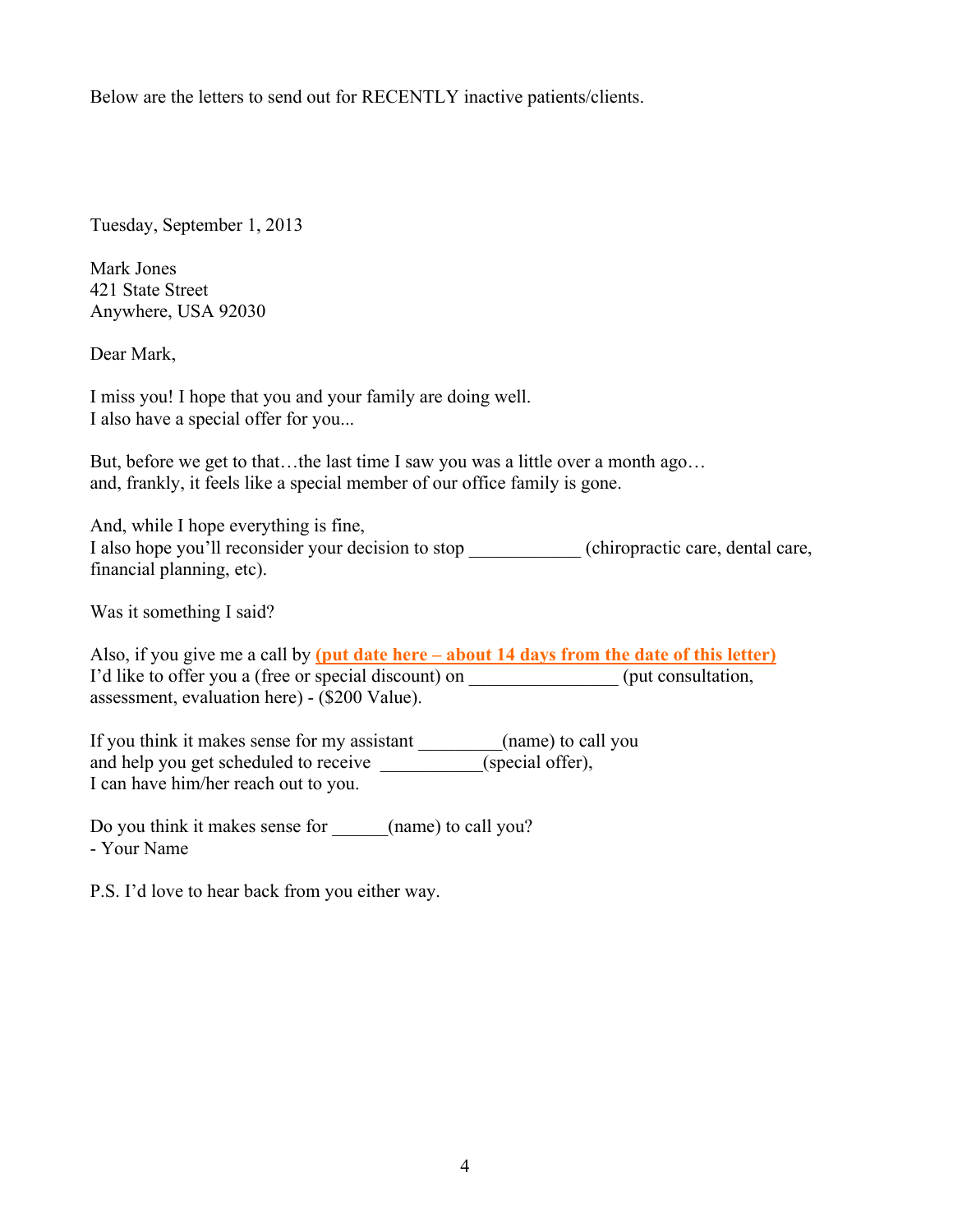Tuesday, September 8, 2013

Mark Jones 421 State Street Anywhere, USA 91001

Dear Mark – I'm reaching out to you because I never heard back from you.

Last week I emailed you to extend an invitation for a (discounted or complimentary (consultation, assessment, evaluation here).

But, since I didn't hear from you, I decided to email you again just in case the e-mail got lost or buried in with lots of others.

In case you didn't receive my e-mail, here it is below in its entirety:

Mark - I miss you! I hope that you and your family are doing well. I also have a special offer for you...

But, before we get to that…the last time I saw you was a little over a month ago… and, frankly, it feels like a special member of our office family is gone.

And, while I hope everything is fine, I also hope you'll reconsider your decision to stop (chiropractic care, dental care, financial planning, etc).

Was it something I said?

Also, if you give me a call by **(put date here – about 14 days from the date of this letter)**  I'd like to offer you a (free or special discount) on  $($ put consultation, assessment, evaluation here) - (\$200 Value).

If you think it makes sense for my assistant \_\_\_\_\_\_\_\_\_(name) to call you and help you get scheduled to receive \_\_\_\_\_\_\_\_\_\_\_(special offer), I can have him/her reach out to you.

Do you think it makes sense for  $\qquad \qquad$  (name) to call you? - Your Name

P.S. I'd love to hear back from you either way.

P. P.S. Don't forget, if you call me up by **(put date here – about 7 days from the date of this letter)** I'll tell (NAME OF ASSISTANT) to look out for your call.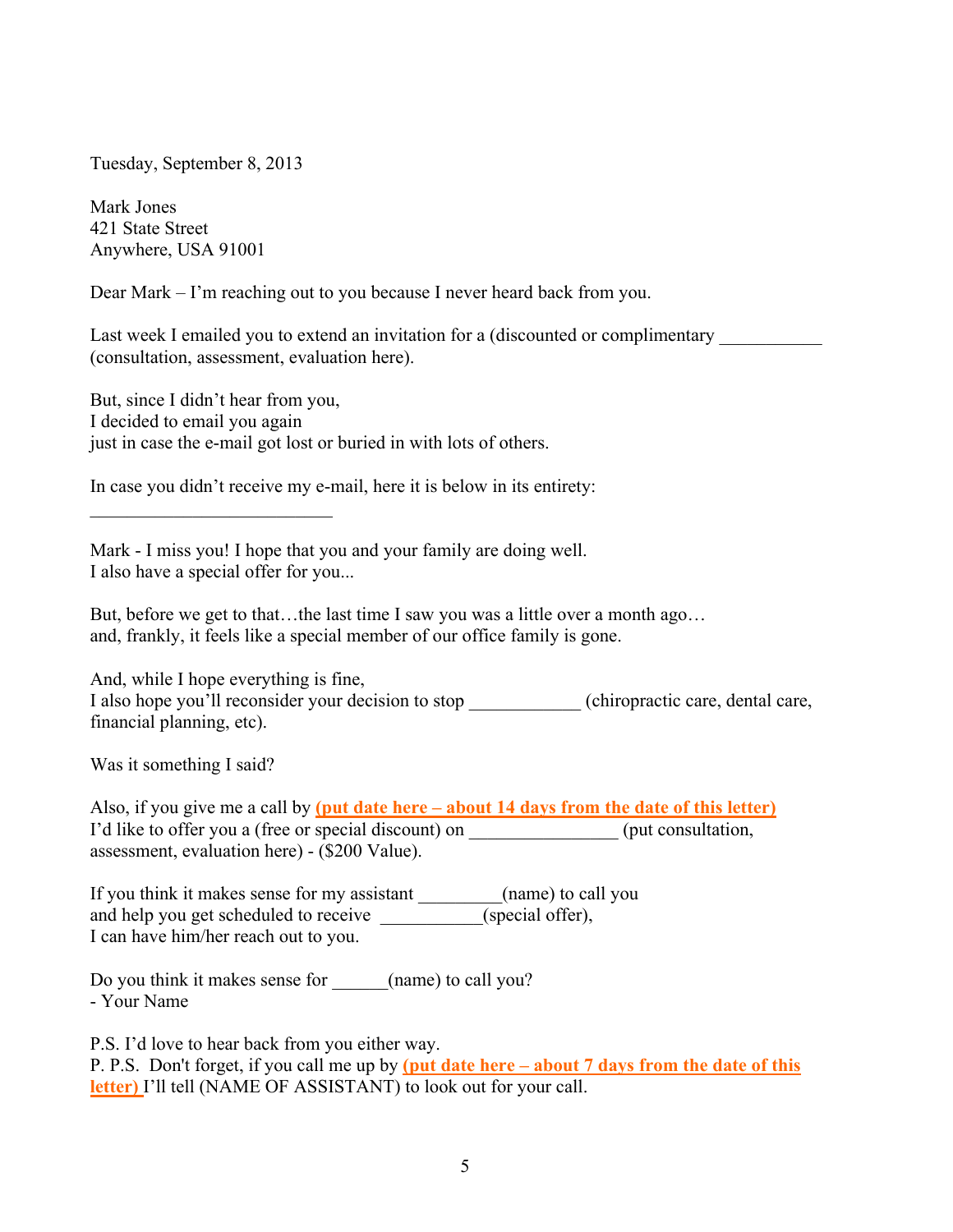October 15, 2013

John Doe 111 State Street Springfield, IL 11111

Dear John,

I was going through some of my records, and noticed that I haven't seen you for a few months.

I hope everything is okay, and that the reason I haven't seen you is because you're just too busy to  $\qquad$  (fill in what is appropriate here for the services you provide).

It's tough sometimes to prioritize what's important when we're busy trying to keep up with life!

I just wanted to reach out

because I like to make sure that my patients/clients maintain their (finances, account, insurance, health, teeth, etc) and I haven't heard from you in a while.

So, I wanted to reach out and see if anything about your (health, financial, dental, etc) situation has changed?

If, "Yes", and you have any questions or concerns and/or need greater clarity or understanding about anything...

Just REPLY to this email and let me know, and I'll send you some details and answers to your questions.

Sincerely,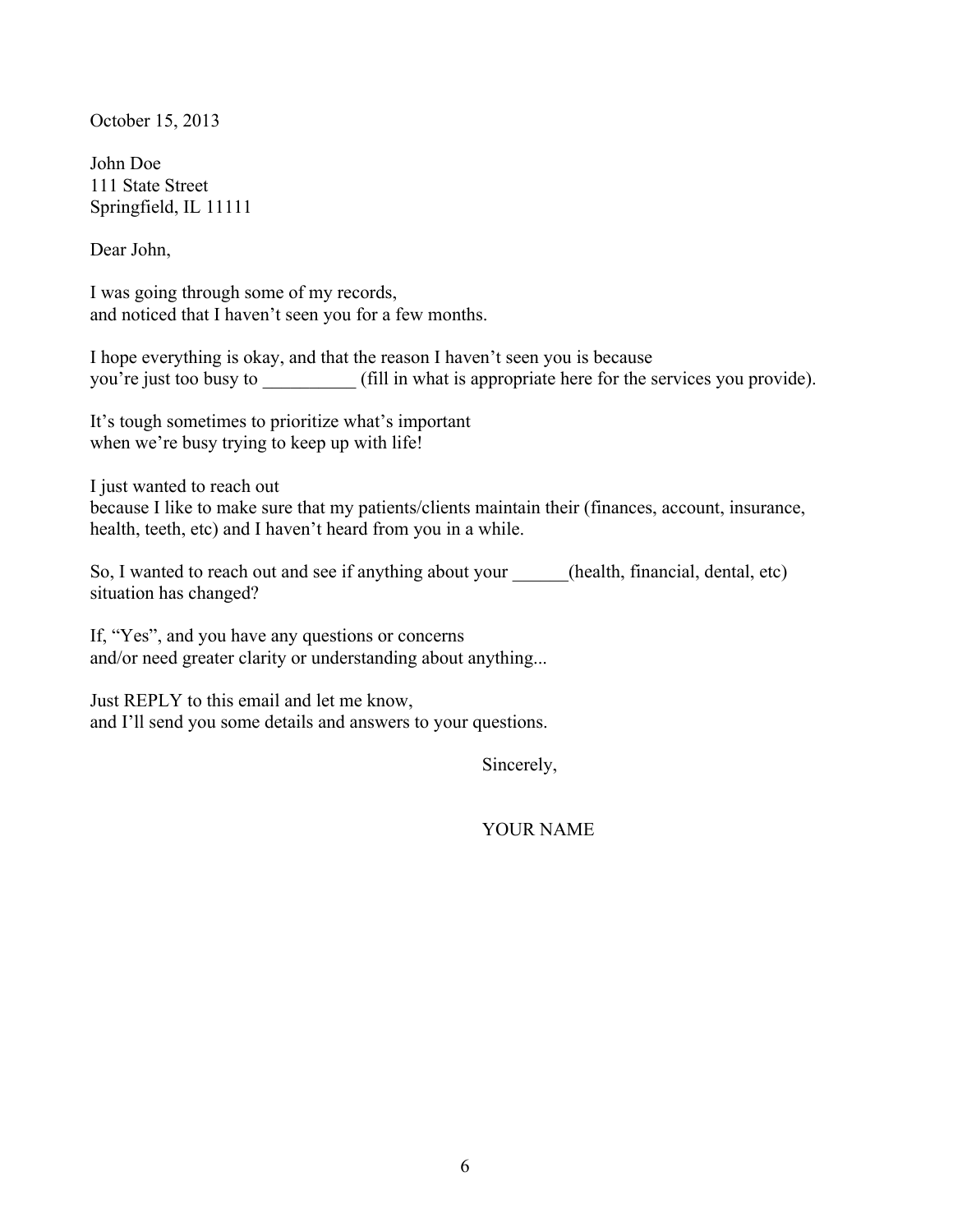January 15, 2014

John Doe 111 State Street Springfield, IL 11111

Dear John,

Last week I was looking through my files, and I realized something that really surprised me – I haven't seen you for about six months!

I felt compelled to reach out to see how you're doing.

Since you haven't been to the office in a while, it is probably time for a (cleaning, adjustment, evaluation, assessment, reevaluation, etc).

Why don't you stop by?

I've reserved a **complimentary \_\_\_\_\_\_\_\_\_\_\_\_\_\_\_** (put consultation, assessment, evaluation here) for you if you call me by  $\frac{1}{(10 \text{ days from this letter})}$ .

I would love to see you!

I always say, "Why wait for problems to develop when you can prevent them from ever happening?!" That's why I'm willing to offer you  $($ put consultation, assessment, evaluation here) at no charge.

I told \_\_\_\_\_\_\_\_\_\_\_(name of your front desk asst) to expect your call and I hope to see you soon.

Our office number is xxx-xxx-xxxx.

Will I get to see you soon? -YOUR NAME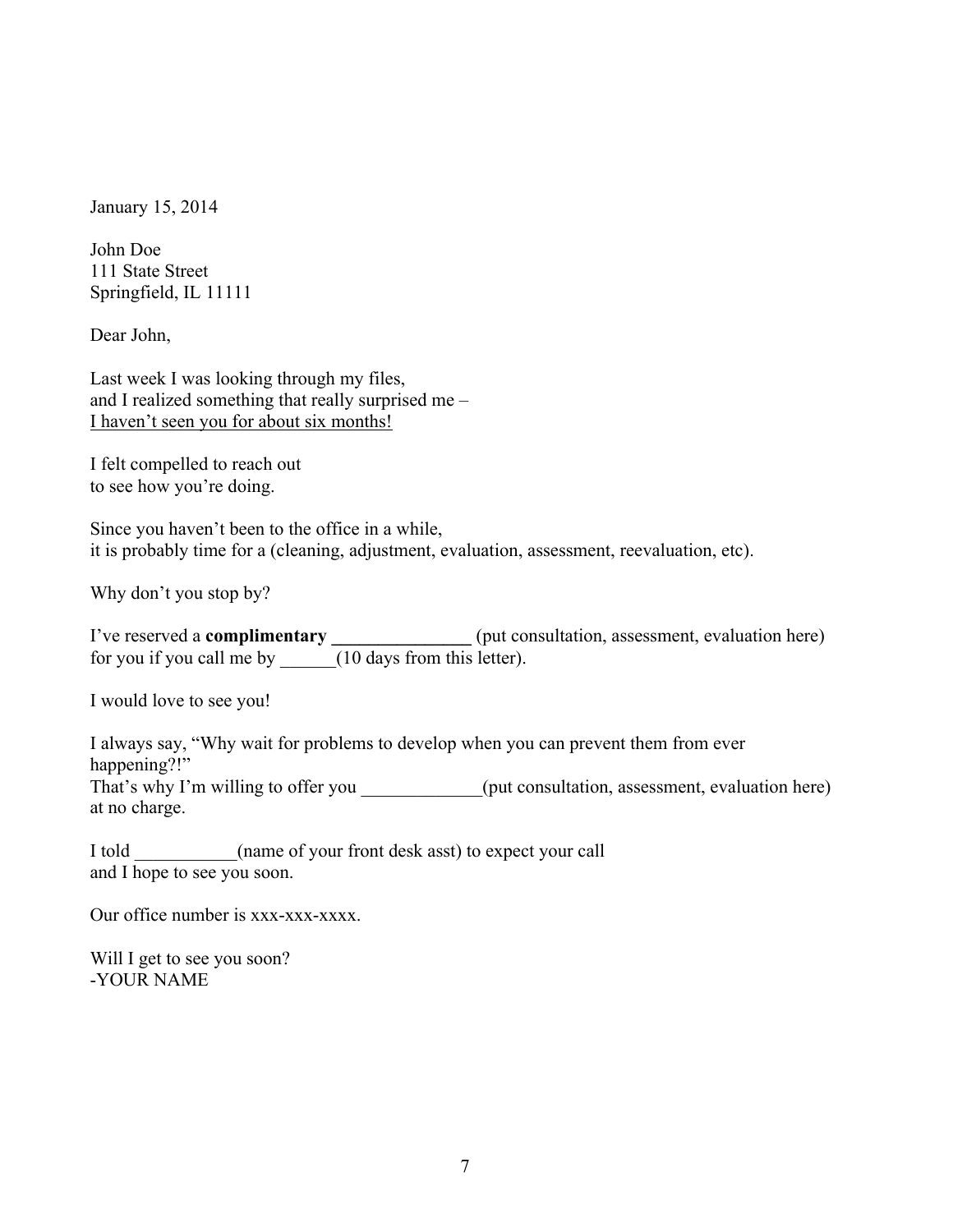April 15, 2014

John Doe 111 State Street Springfield, IL 11111

Dear John,

I emailed you about three months ago, but I never heard back from you.

I hope everything is okay, and that the e-mail just got misplaced, or something came up.

Recently, I was sitting down reviewing my patient/client files, and I realized– I haven't seen you in about 9 months!

So, I'm taking this opportunity to write to you and see how you're doing.

All good with you?

Any changes to your \_\_\_\_\_\_(health, finances, teeth, etc)

It's amazing how fast time flies…

but I see it as my job to make sure that your (finances, account, insurance, spine, teeth, etc) are \_\_\_\_\_\_\_\_\_\_\_\_\_\_(fill in whatever is appropriate here)

If you have any questions, feel free to reach out.

I look forward to hearing from you and seeing you soon!

Sincerely,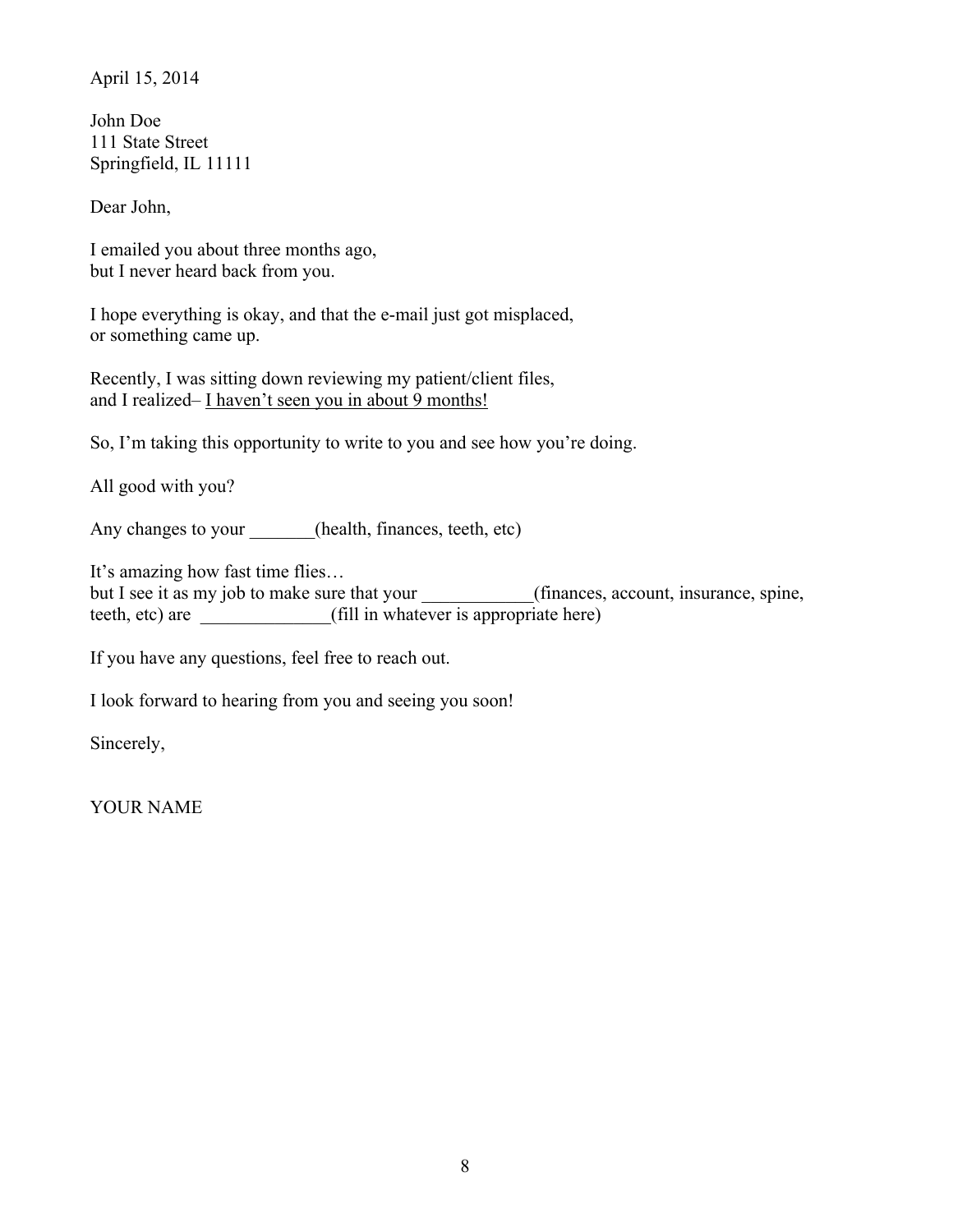July 15, 2014

John Doe 111 State Street Springfield, IL 11111

Dear John,

I'm not sure what happened?

I must have written you at least 3 or 4 times, but I haven't heard back from you.

Frankly, I'm a bit worried and puzzled. I hope everything is all right.

I assume that you are/were busy with other things in your life, so I decided to reach out to you again.

I'd love to see you and continue to help you with \_\_\_\_\_\_\_\_\_(your services here).

But, I don't want to keep bothering you.

We just added (put a new service or product or something like that here) here in the office.

It helps our patients (or clients) with (put benefits here).

If you would like me to send you more details, just REPLY to this email and send them over.

Sincerely,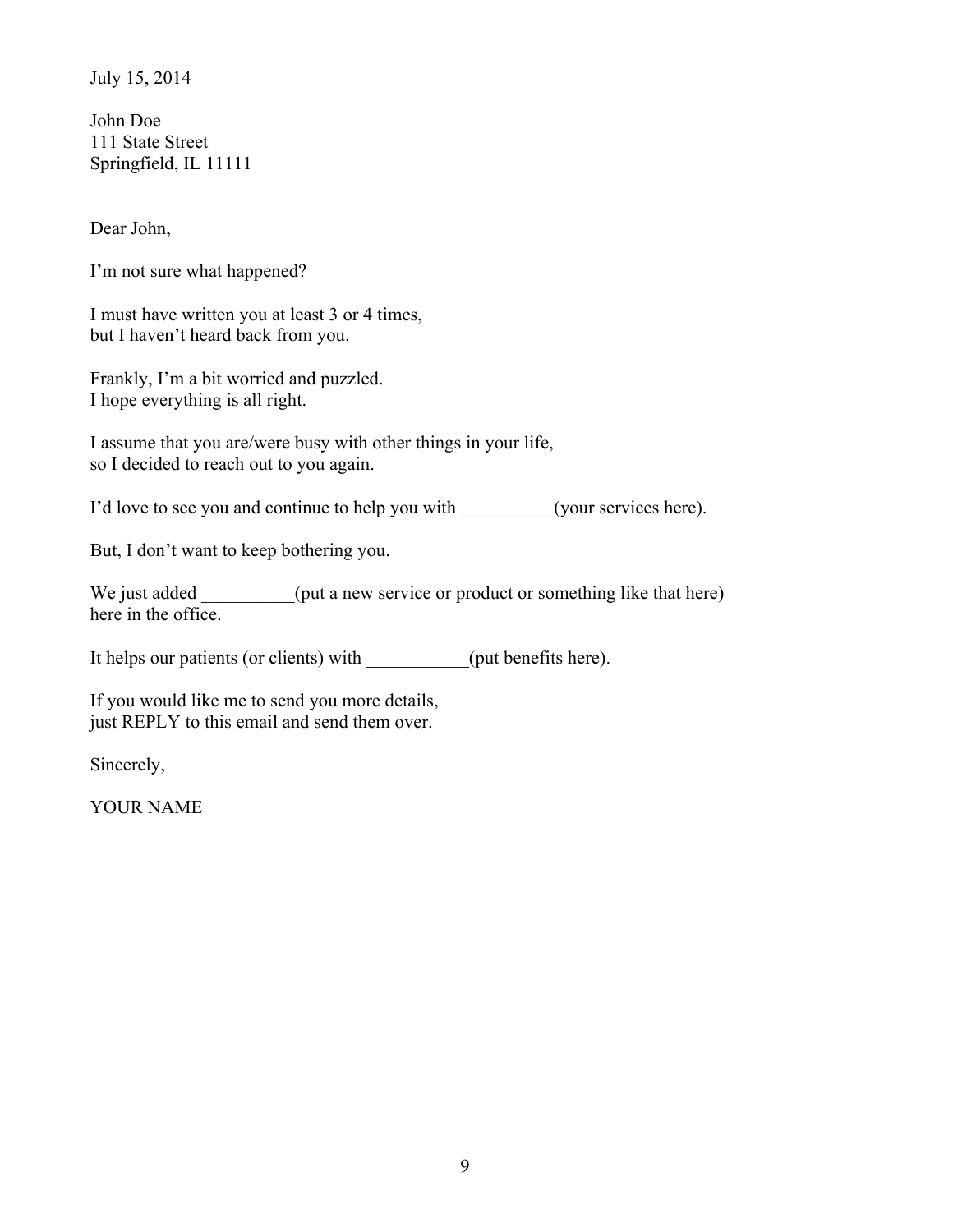October 15, 2014

John Doe 111 State Street Springfield, IL 11111

Dear John,

Over the last year I've sent you a few letters – but, unfortunately I never heard from you.

It's a shame, because it does feel like a special member of our "family" is gone.

I guess it hasn't been the right time, or there is some other reason you haven't called.

So, I want to wish you the best and let you know that if you ever need anything from me…have any questions… or need help with your (fill in any of the solutions you provide), please feel free to give me a call  $-\bar{I}$  would love to hear from you.

Sincerely,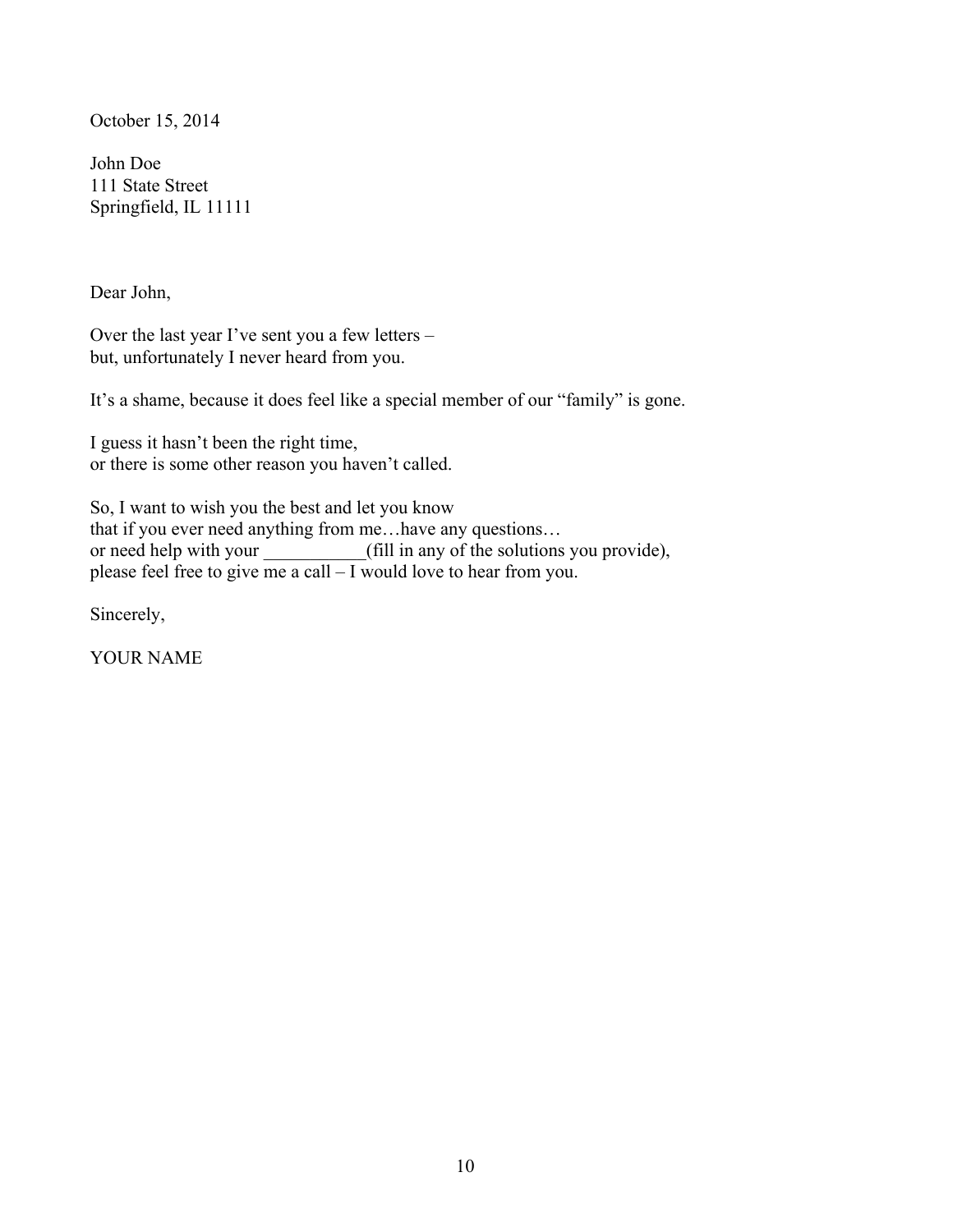## **FOLLOW UP TELEPHONE SCRIPT**

Following up a reactivation letter with a telephone call will frequently increase response by 200% - 500%! This is a very powerful tool AND strategy. And to make it even easier for you to use this strategy, here is a telephone script:

And of course, with this script, or any other phone scripts, you have to be prepared to make whatever changes are necessary to fit your personality.

\*\*\*\*

**Assistant:** Hi, can I please speak to John?

**Patient/Client:** This is John.

Assistant: John, this is Sandra from office. How have you been? We miss you!

**Patient/Client:** I've been pretty good. How about yourself?

**Assistant:** Very good thanks. John, I was calling to make sure that you received the letter/e-mail we sent you a week ago.

## *If he says he received it:*

**Patient/Client:** Yeah, I received it, thanks.

**Assistant:** Great... Since we didn't hear from you, we just wanted to make sure you received it, and let you know that the complimentary \_\_\_\_\_\_\_\_\_\_\_\_\_\_\_\_\_ is being offered to you...and I wanted to see if you wanted to schedule time to come in next week.

Patient/Client: Thanks, I've been meaning to call, but haven't had a chance.

**Assistant:** I completely understand, and since I have you on the phone now, why don't we schedule an appointment. Let me look at the schedule.... What would be better for you, Tuesday at 3:00 or Thursday at 5:00?

**Patient/Client:** (*Picks one, or says that he can't make either time, in which case you would ask him what date and time would be more convenient for him).*

## *If he says he did not receive the letter:*

Patient/Client: No, I never received any letter/e-mail.

**Assistant:** Oh, well maybe it got lost. Anyway, we were looking through our records, and noticed that we hadn't seen you in years, and so we wrote to see how you were doing and to tell you that we miss you.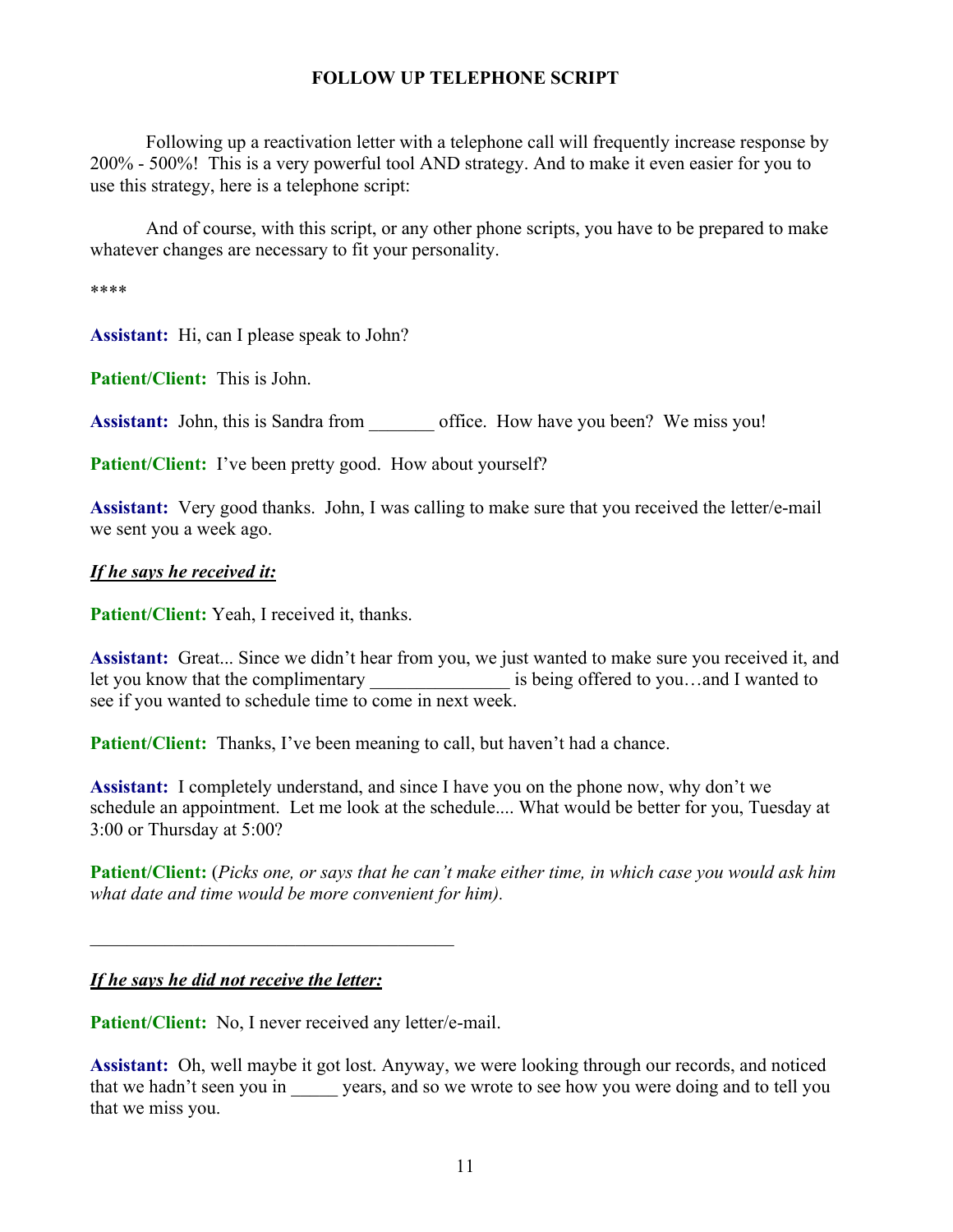**Patient/Client:** That's kind of you. I've been pretty good.

**Assistant:** That's good to hear. Since we haven't seen you in a while, we also offered you a at no charge. So, I'm also calling to see if you were interested in scheduling time for your next week.

**Patient/Client:** *(Picks one, or says that he can't make either time, in which case you would ask him what date and time would be more convenient for him).*

=============================

## **STRATEGY #3 – HOLIDAY AND THEMED REACTIVATION LETTERS/E-MAILS**

The strategy is just like the strategies above EXCEPT, that you will send letters at specific times of the year.

For example: New Year's, Valentine's Day (i.e. For the LOVE of  $\qquad$  ), Mother's Day, Father's Day, Back to School, Thanksgiving and/or during the holidays.

Your letter will be similar to the ones above except you will connect your special offer to the holiday you are mailing about.

You can choose to design your letter/e-mail with a headline or with graphics that are consistent with the holiday (i.e. hearts for Valentine's Day) and have your assistant call to follow up after you send out your letter/e-mail.

# SEE BELOW...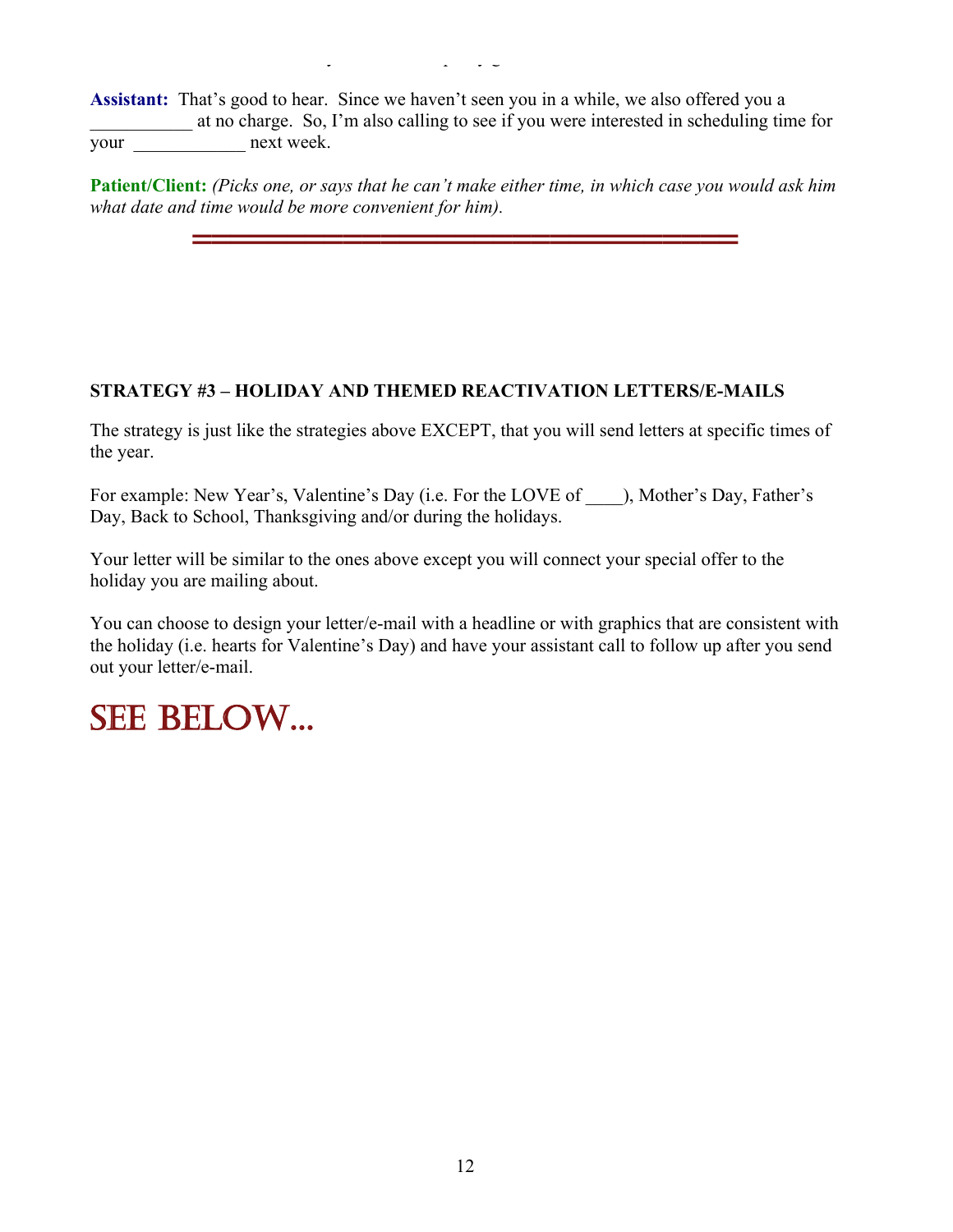## LIBERTY CHIROPRACTIC HEALTH AND WELLNESS CENTER

### **Dr. Joe Spine**

#### **Phone: 123-456-7890 Fax: 123-456-7890 Web Addresses: www.YourURLHere.com**

#### **123 Anywhere Street \* Miami, FL 12345 \_\_\_\_\_\_\_\_\_\_\_\_\_\_\_\_\_\_\_\_\_\_\_\_\_\_\_\_\_\_\_\_\_\_\_\_\_\_\_\_\_\_\_\_\_\_\_\_\_\_\_\_\_\_\_\_\_\_\_\_\_\_**

**Wednesday, January 1st, 2013**

**Dear Friend and Patient:**

**Happy New Year!**

**If you're like most people, you'll be using this special time of the year to reflect and renew. Many of us decide to break old, unhealthy habits. Others resolve to take better care of themselves, improve their diets, lose some weight or begin a regular exercise program.**

**The past year has been a whirlwind of success as we've expanded our services to include (more) nutritional counseling, and many different health and wellness programs for our patients.** 

**Another new and very exciting addition to our practice has been our FREE monthly "Wellness" seminar series entitled "Lectures for Life".** 

**Topics in the series include:**

- **1. Attention Deficit/Hyperactivity Disorder – What Every Parent Should Know About Ritalin….and How To Eliminate and/or Control ADD Naturally!**
- **2. How To Prevent, Slow Down, or Reverse Arthritis.**
- **3. Childhood Ear Infections – How To Eliminate Them Forever!**
- **4. Boost Your Immune System Naturally for a Longer, Healthier Life.**
- **5. Maximizing Human Potential – Getting the most out of your life.**
- **6. Increase Your Sports Performance Like The Pros Do.**
- **7. Stress Management – What Works Incredibly Well and Why.**
- **8. The Truth About Gaining Maximum Health.**
- **9. Fibromyalgia and Chronic Fatigue Syndrome – Treatment Strategies That Work.**

**And many more…**

**A different topic is presented at least once each month with an emphasis on improving your overall health, naturally, thereby allowing you to enjoy the gift of life that you have been given.**

**In other news, our website (www.YourURLHERE.com) continues to be the premiere source for natural health information for thousands of people in our community. We**